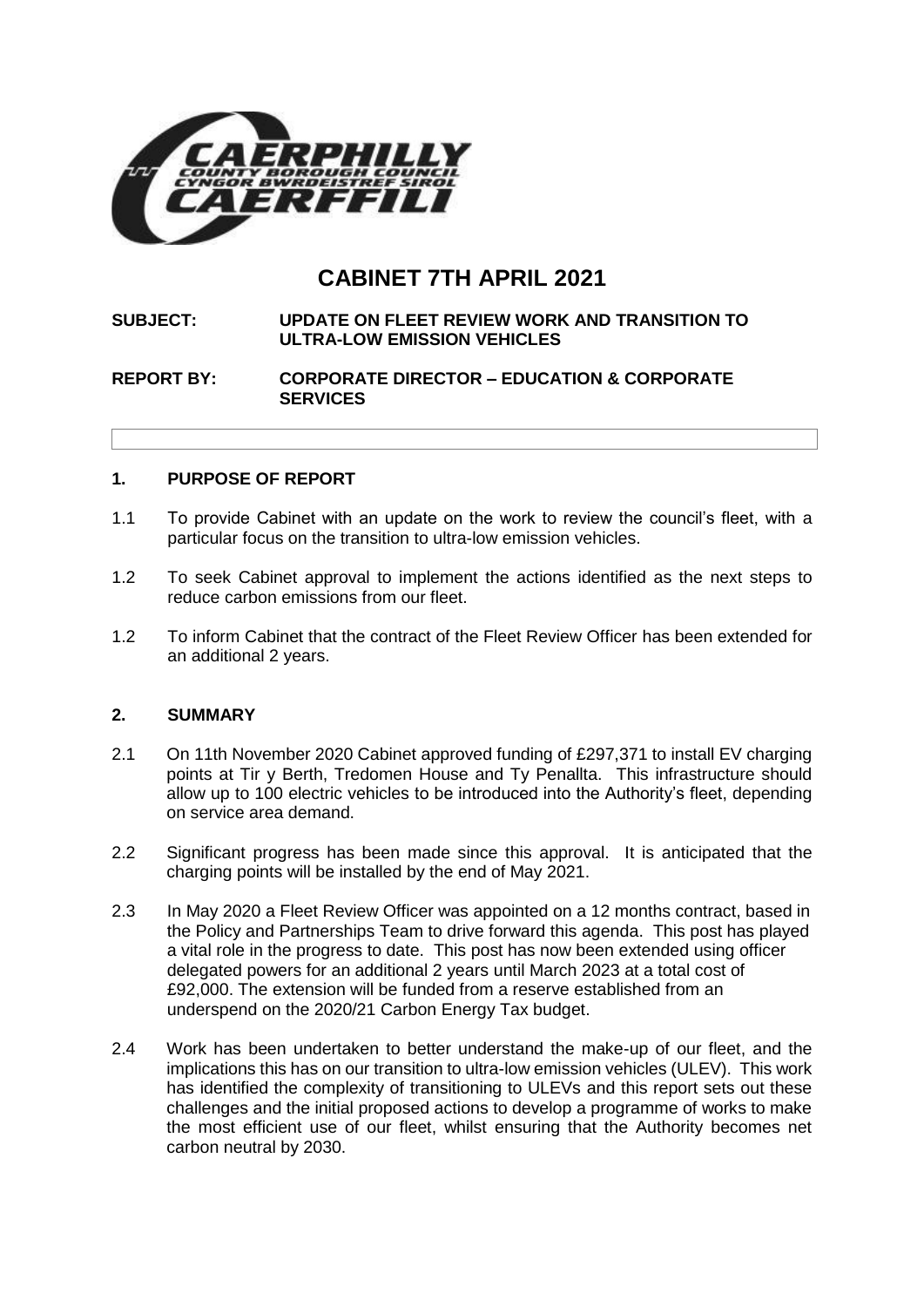# **3. RECOMMENDATIONS**

- 3.1 That Cabinet notes the progress made to date as part of the fleet review and transition to ultra-low emission vehicles work
- 3.2 That Cabinet note the extension of the Fleet Review Officer post for an additional 2 years
- 3.3 That Cabinet approve the proposed actions set out in this report to continue the transition to ultra-low emission vehicles.

# **4. REASONS FOR THE RECOMMENDATIONS**

- 4.1 To contribute to the Council's commitment to become net carbon neutral by 2030.
- 4.2 To implement the actions set out in the approved Electric Vehicle Strategy and Action Plan and contribute to the overall Decarbonisation Strategy
- 4.3 To ensure that we make the most efficient use of our fleet and to ensure the transition to ULEVs

# **5. THE REPORT**

- 5.1 On 11th November 2020 Cabinet approved funding of £297,371 to install EV charging points at Tir y Berth, Tredomen House and Ty Penallta. This infrastructure should allow up to 100 electric vehicles to be introduced into the Authority's fleet, depending on service area demand.
- 5.2 Significant progress has been made since this approval. Specific locations at Tir y Berth Depot, Tredomen House and Penallta House have been agreed. Purchase orders have been raised with Western Power Distribution for installation of additional electrical feeds to sites, where needed. Specifications and tender documents are being finalised. It is anticipated that the charging points will be installed by the end of May 2021.
- 5.3 In May 2020 a Fleet Review Officer was appointed on a 12 months contract, based in the Policy & Partnerships Team to drive forward this agenda. Work has been undertaken to better understand the make-up of our fleet, and the implications this has on our transition to ultra-low emission vehicles (ULEV).

## **Analysis of our current fleet**

- 5.4 As of 31st December a total of 599 vehicles made up our fleet. This comprised of 113 vehicles that we own, 174 vehicles on hire (of which 2 were on short-term hire), and 310 vehicles on long term lease (generally 5 years) with the contracted provider, Specialist Fleet Services (SFS).
- 5.5 COVID-19 has had an effect on the number of vehicles in our fleet. The requirement for social distancing and the delivery of free school meals has resulted in 70 additional hire vehicles between March and August 2020.
- 5.6 In September 2017, CCBC entered into a managed service contract with SFS and began to take delivery of leased vehicles. We now lease a total of 310 vehicles from SFS. From September 2017 until January 2018 some 187 vehicles were provided to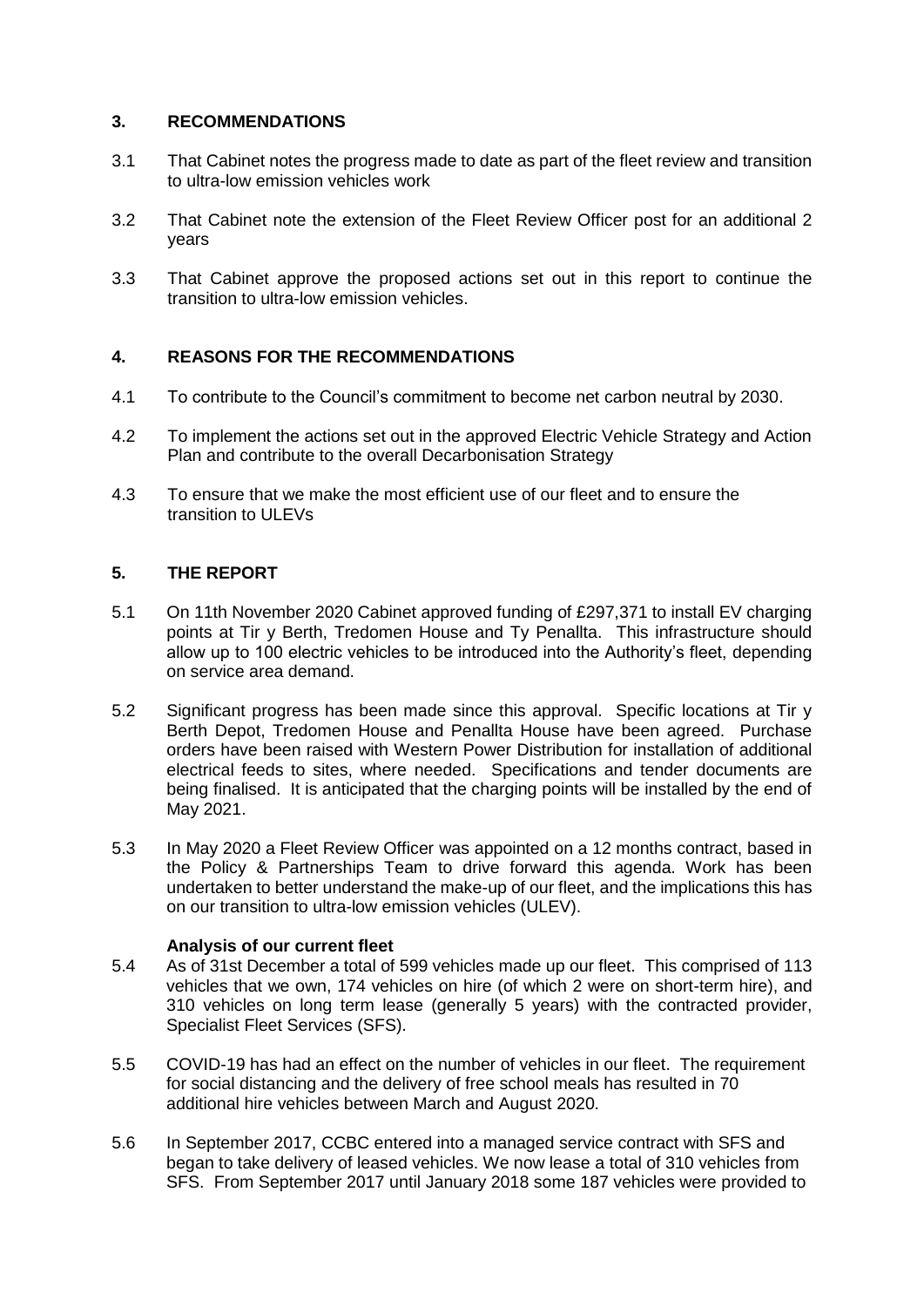CCBC on 5 year leases meaning that those arrangements will be up for renewal from September 2022 to January 2023. This provides both a significant opportunity and challenge. Many of these vehicles will be transit vans which are currently taken home by their drivers. Dedicated parking and charging places and changes to current working practices will need to be changed and implemented.

- 5.7 The charging infrastructure set out in the November 2020 Cabinet report will accommodate the first tranche of up to 100 vehicles. These will be predominantly small vans and it is anticipated that this capacity will be taken up before September 2022. Space and electrical capacity will also become more important as we move on to larger vans and the larger vehicles in our fleet.
- 5.8 Further analysis has been undertaken of the types of vehicles making up our fleet. At the 31<sup>st</sup> December 2020 our fleet was made up of 174 small vans, 123 medium vans, 54 minibuses, 126 tippers 38 refuse collection vehicles plus 4 x 4s, gritters, cars and other types of vehicle.
- 5.9 Analysis of vehicles by service area was also undertaken. As of 31<sup>st</sup> December 2020, Building Maintenance (Contract and Response) have the most vehicles (157 combined), followed by Cleansing Services (105), NCS (64) and Parks (58). No other single Service area has over 20 vehicles. A detailed work programme has begun with the key service areas, beginning with those with the highest number of vehicles.
- 5.10 Where vehicles are parked up overnight will be an important factor to consider as we move to EV's with the majority of them being charged outside working hours. Currently many vehicles are taken home by employees. For example, of the first 187 vehicles moved onto SFS long term leases 118 are currently taken home by employees.
- 5.11 Grey fleet (employees using their own vehicles on Council business) was identified as a key issue in the Fleet Review undertaken by the Energy Saving Trust. It identified that in 2018 CCBC employees drove over 3 million miles at a cost of just over £1.3 million to the Authority. In 2019-2020 Caerphilly CBC employees claimed for 3,363,827 business miles using their own vehicles, costing the council £1,513,722. The COVID-19 pandemic has significantly reduced the Authority's grey fleet miles. Comparing the calendar years 2019 and 2020 there was a reduction of 985,387 miles representing a reduction of over 29.5%. Projecting this forward to the financial year 2020-21, and assuming the reduction remains relatively constant, the expectation is that total grey fleet mileage will be around 2,368,134 miles, with an anticipated saving of around £448,000.

## **Ongoing work**

- 5.12 Implementation of the works set out and agreed as part of the November 2020 Cabinet report is the current top priority as without this infrastructure we will not have the infrastructure to charge any new electric vehicles
- 5.13 Our first electric vehicles, 3 vans with electric ovens for delivering Meals on Wheels have been delivered. A further 6 vans for Building Cleaning will be arriving before the end of April 2021.
- 5.14 Ensuring that when vehicles are replaced, the most sustainable option is chosen will be a key element in the replacement programme. A new Vehicle Approval Process is being introduced. The new process is more robust ensuring that due consideration is given to all aspects of acquiring a vehicle before an order is placed and includes a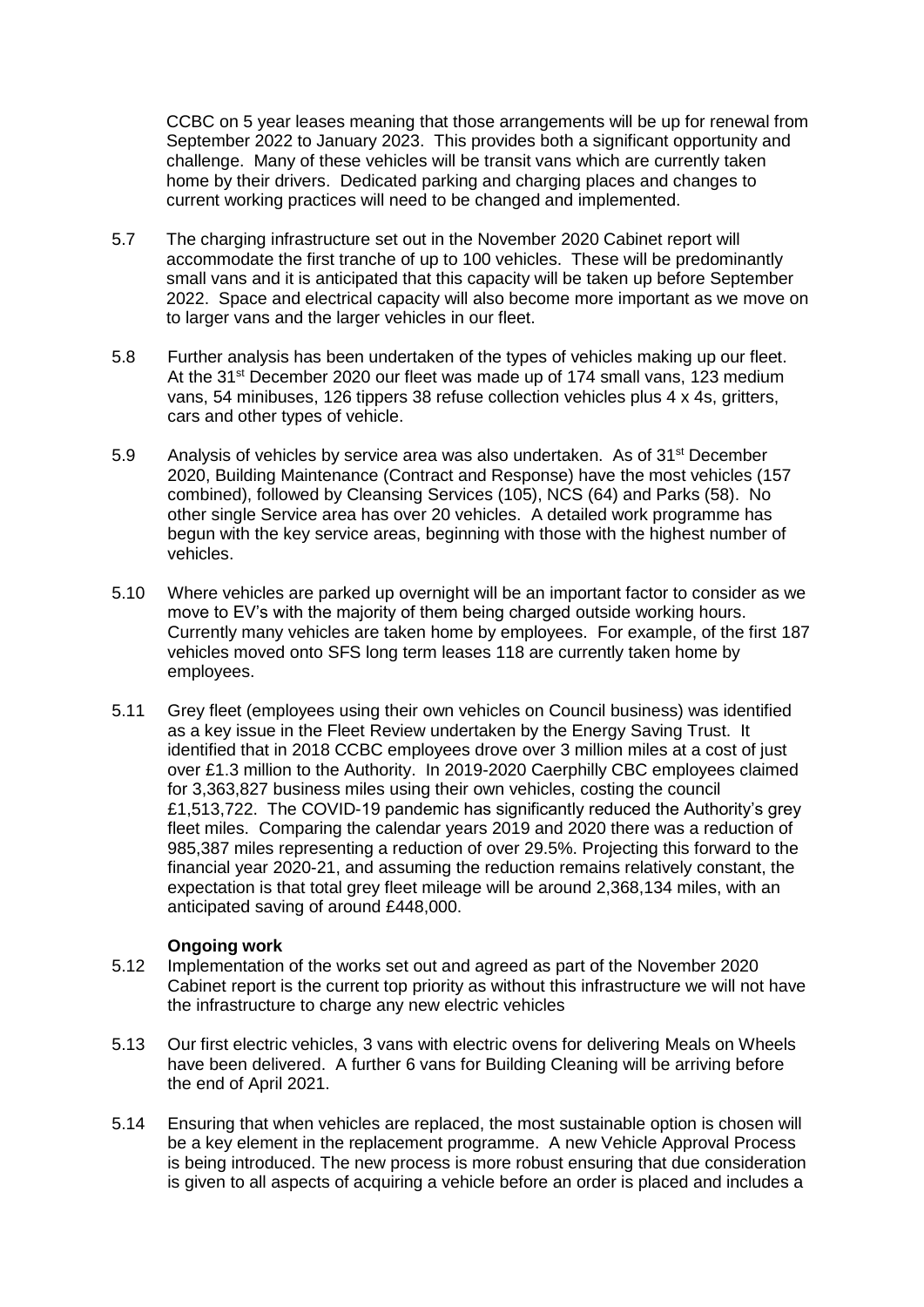stringent authorisation procedure. This includes assessing whether the vehicle is needed, that the specification is correct and that the lowest emission vehicle is chosen.

- 5.15 Investigation work is being undertaken into the patterns of use of vehicles. Some may only be used for a couple of hours each day, or a couple of days per week. Initial work has started looking at potential shared vehicle schemes with the view of introducing a system to manage both CCBC pool vehicles and fleet vehicles that are not being fully utilised by a Service area.
- 5.16 Each winter we lease a number of 4x4s for 5 months at the cost of between £3,000 and £4,000 per vehicle. We have signed a Contract for Service with 4x4 Rescue Wales (4x4 RW) to provide winter cover for vehicles for key service areas including Meals on Wheels and Social Services. 4x4 RW are a registered charity who specialise in providing emergency 4x4 cover to help meet the needs of communities in crisis situations. 4x4 RW provide a 4x4 vehicle and fully trained driver with back office support. It is anticipated that changing to this new arrangement could potentially save up to £60,000 per year.

#### **Next steps**

- 5.17 Work is being undertaken and planned to reduce the total number of vehicles in our fleet from its current level of 600. However, within 10 years all of our vehicles will need to be ULEV, from our RCVs and highways vehicles to transits and small vans. Plans will need to be in place for how, when and where each of these vehicles are charged. The larger vehicles will need dedicated spaces where they are parked up overnight to charge and in the case of those vehicles subject to operator licencing ('O' licence) requirements, the charging point would have to be at the location specified as the vehicle's operating centre on the 'O' licence. Calculations will need to be undertaken to identify how often each vehicle will need to be charged based on the mileage it does. Charging vehicles at home may not be possible in most cases, however we will explore options for charging CCBC vehicles at employee's homes with the assistance of our managed service provider. In addition parking areas, probably as hubs around the county borough will need to be considered where these vehicles can park overnight whilst they charge, and where the user's vehicle can be parked when they come to collect the EV for work.
- 5.18 Between September 2022 and January 2023 there will be 187 vehicles leases due for renewal. Plans and an increase in the appropriate infrastructure will need to be in place to allow the replacement vehicles to be ULEVs. Further reports to Cabinet will be provided as the programme progresses.
- 5.19 Initially our EVs will be serviced by main dealers as our in-house garage and workshop do not have the equipment and our technicians do not have the qualifications and experience to deal with them. This is currently the most costeffective solution. As set out earlier in this report there will however come a tipping point when providing this function ourselves will become a better option and will require investment in both training and equipment. This work will be supported by the Authority's managed service provider, SFS. In the interim, our technicians should at least have the knowledge and ability to make an electric vehicle safe.

#### **Conclusion**

5.20 2020 was far from a typical year, and this has had specific implications on the fleet review work. It has had some positive impacts, particularly on our grey fleet miles with savings of around £450,000 predicted. It has also resulted in a reduction in short-term hires (spot hires) with most of these being returned. It has however, in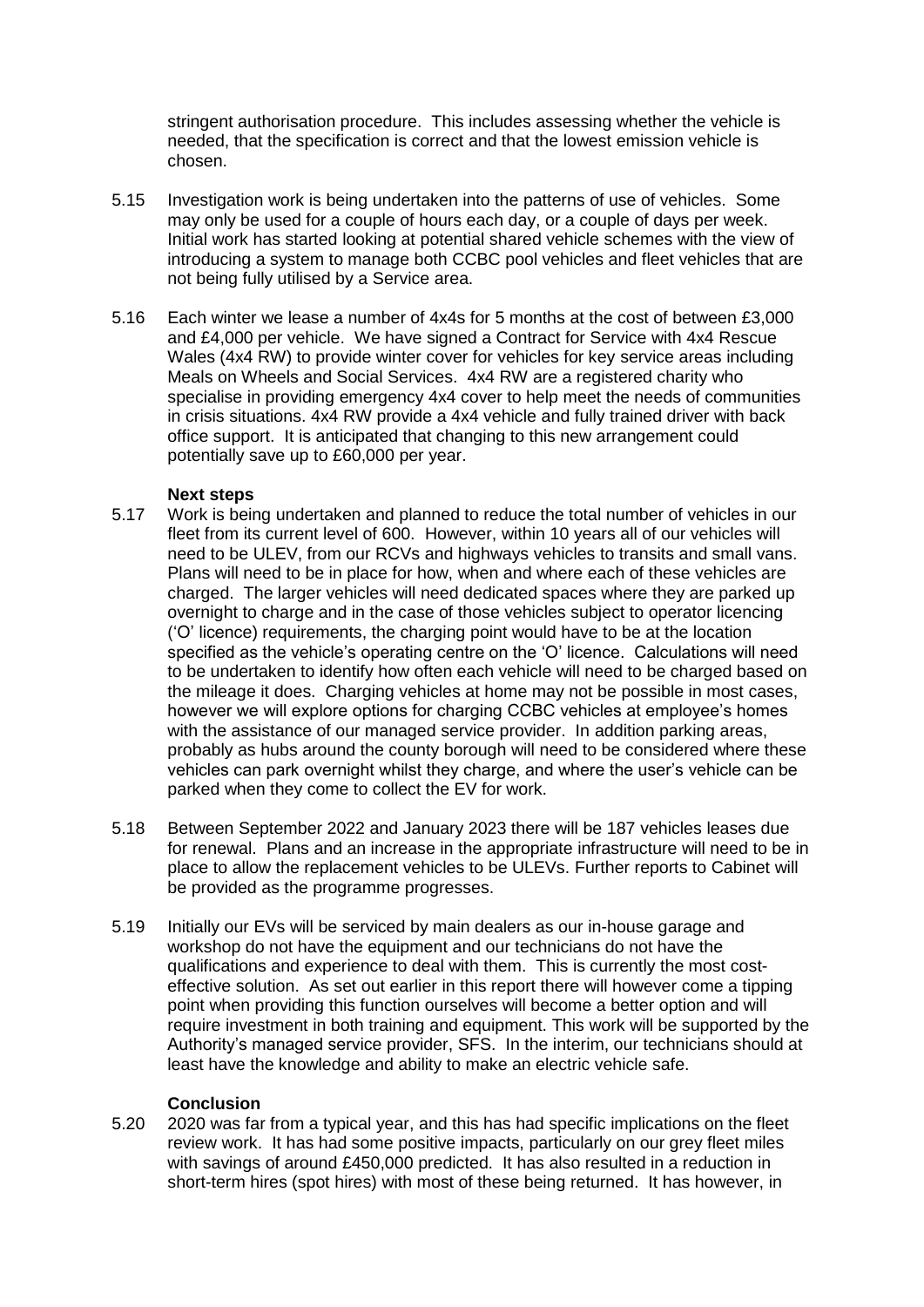some areas resulted in increases particularly in FSM deliveries and in additional vehicles to allow for social distancing, resulting in around 70 additional vehicles being hired between March and August 2020. Dealing with Covid has also meant that reviewing their vehicle usage has been pushed down the agenda for some services, and this has impacted the overall programme.

- 5.21 The detailed analysis of our fleet has revealed the scale and complexity of the issues to be resolved. Within 10 years all of our vehicles will be ULEV. The key challenges related to this will be:
	- Agreeing the appropriate ULEV alternatives with services
	- Providing the space, locations and infrastructure, including the electrical capacity for charging these vehicles
	- Implementing changes to our servicing and maintenance provision to deal with EVs.
- 5.22 A second phase of infrastructure provision will need to be in place by September 2022 when many of the 5-year leases come to an end. This will require the ongoing input of those involved in the current infrastructure development, plus more specific input from Property, Fleet and individual services to identify and develop any potential hub locations and requirements. Details of proposed infrastructure requirements and cost estimates will be brought forward as the requirements become clearer
- 5.23 The Fleet Review Officer's original secondment ends in May 2021. Without this role the progress to date would not have been achieved, nor would the detailed understanding of our existing fleet or the work needed to transition to ULEVs. As a result, the post of Fleet Review Officer has been extended by 2 years to May 2023.

## **6. ASSUMPTIONS**

6.1 The distance that vehicles can travel on a single charge is increasing as is the speed of charging, however the cost of the most rapid chargers is still high and we will therefore need to consider hubs with charging bays, at least in the short to medium term. New technology such as induction charging is also being developed and we will need to monitor and consider this as well.

# **7. SUMMARY OF INTEGRATED IMPACT ASSESSMENT**

7.1 This report provides an update on achievements to date and therefore an Integrated Impact Assessment (IIA) has not been undertaken. An IIA has been initiated for the proposed next steps of the fleet review work and will be provided when those proposals are brought forward for a decision.

## **8. FINANCIAL IMPLICATIONS**

- 8.1 This report sets out the achievements to date within the already approved budgets.
- 8.2 Detailed proposals for future phases of infrastructure provision and other initiatives will be developed and reports brought forward at the appropriate time.
- 8.3 The extension of the Fleet Review Officer post has been agreed using officer delegated powers for an additional 2 years until May 2023 at a total cost of £92,000.